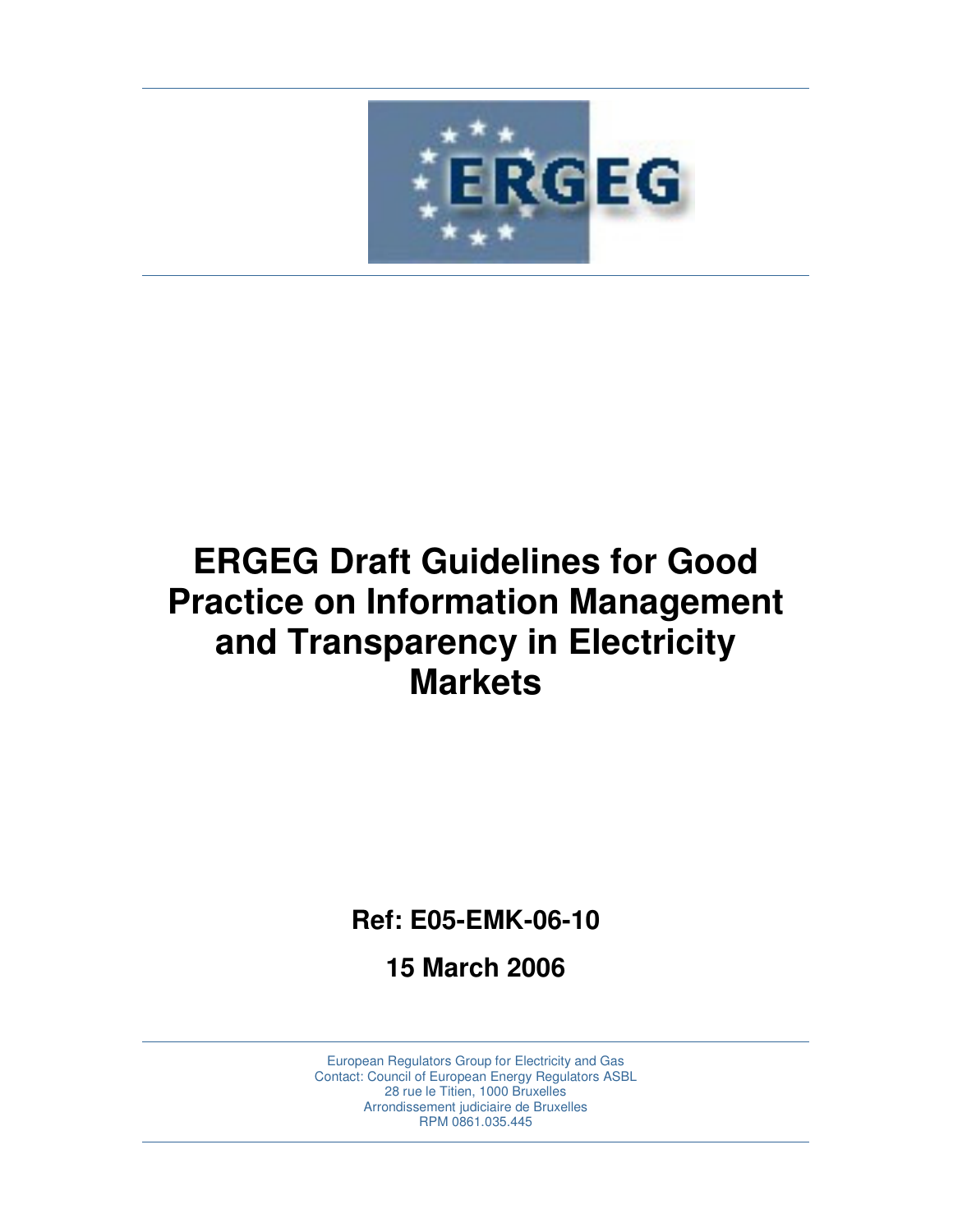

## **Table of Contents**

| 1 |     |                                                                             |  |  |  |
|---|-----|-----------------------------------------------------------------------------|--|--|--|
| 2 |     | General Requirements on Information Transparency in Electricity Markets 3   |  |  |  |
|   | 2.1 |                                                                             |  |  |  |
|   | 2.2 |                                                                             |  |  |  |
|   | 2.3 |                                                                             |  |  |  |
|   | 2.4 |                                                                             |  |  |  |
|   | 2.5 |                                                                             |  |  |  |
|   | 2.6 |                                                                             |  |  |  |
| 3 |     | Specific Requirements on Information Transparency in Electricity Markets  8 |  |  |  |
|   | 3.1 |                                                                             |  |  |  |
|   | 3.2 |                                                                             |  |  |  |
|   | 3.3 |                                                                             |  |  |  |
|   | 3.4 |                                                                             |  |  |  |
|   | 3.5 |                                                                             |  |  |  |
| 4 |     |                                                                             |  |  |  |
| 5 |     |                                                                             |  |  |  |
|   |     |                                                                             |  |  |  |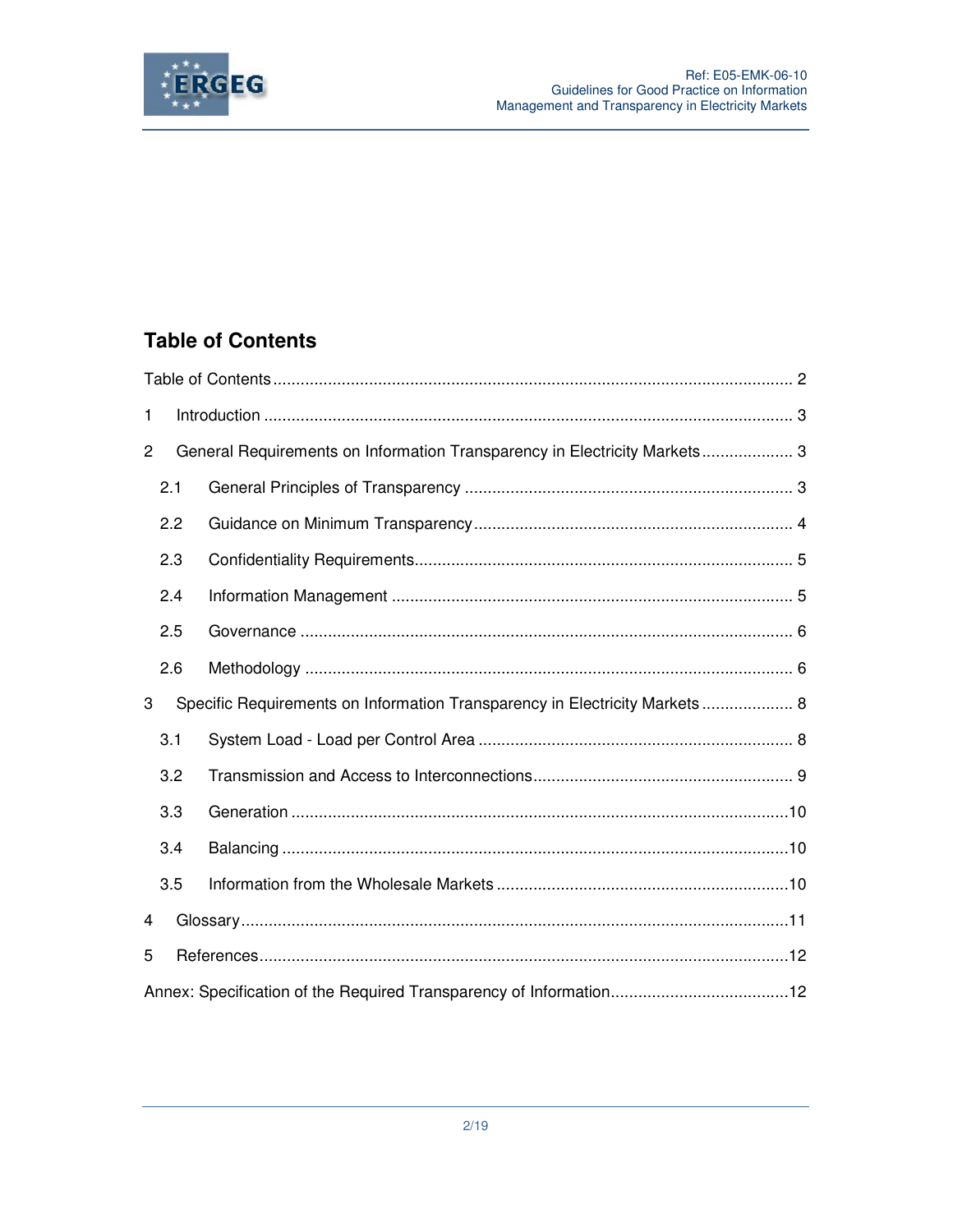

## **1 Introduction**

These Guidelines seek to establish a consistent approach to the provision of market related information to wholesale market participants - suppliers, generators, energy traders, large customers and demand side participants - across Member States. The Guidelines are focused on information management and transparency at the wholesale market level and do not consider information that shall be made available to retail customers, which is the subject of separate work being undertaken by ERGEG and CEER.

The Guidelines:

- Set out ERGEG's views on the required level of transparency that shall at the minimum be in place across the European market;
- Are intended to give a minimum set of rules required for the organisation of information and its dissemination across the European market;
- Set out general principles governing information release, either through publication or through information released to market participants on request.

ERGEG recognises on the one hand that additional information management and transparency requirements may already exist in individual Member States and on the other hand that in some markets it is not (yet) possible to enforce fully these requirements due to the presently existing legal framework concerning data confidentiality. In the latter case, the Guidelines are intended to be used as the basis for the identification and proposals for any necessary changes to the relevant regulatory or legal framework, in order to fulfil throughout the EU the information management and transparency requirements.

## **2 General Requirements on Information Transparency in Electricity Markets**

#### **2.1 General Principles of Transparency**

In view of the importance of market information to the operation of a competitive wholesale market, ERGEG considers that information shall generally be made available to market participants unless there is a clear reason against it (e.g. in a case of any legitimate commercial reservations or system security issues), or a proven fact that the cost of providing the information is significantly higher than the expected benefit. Furthermore, the information shall be made available in a timely manner, and shall be released simultaneously to all market participants.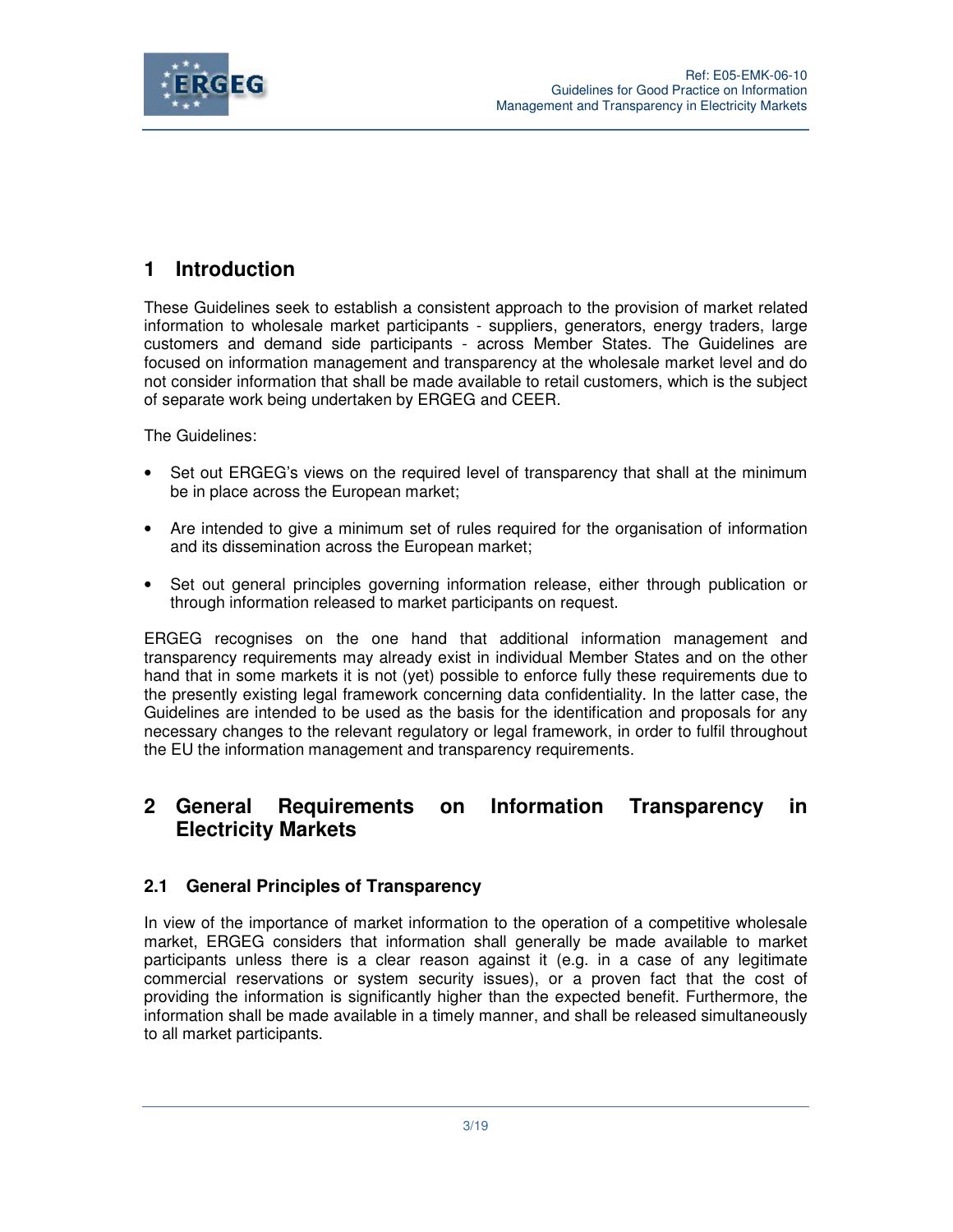

Information that is not to be released must be carefully ringfenced to ensure that it is not given to market parties that may benefit from that. Ringfencing may include commitments by information providers (e.g. TSOs) to separate out data and management functions of those parts of the business that produce data (e.g. transmission network operation) from those parts of the business that may benefit from the data (e.g. any generation affiliates).

Information may be made available in a variety of ways and in a variety of formats. In some instances it may be sufficient for systems and processes to be established whereby information is made available to parties on request. Alternatively the active publication of information may be required.

The nature of the publication requirements may depend on the national market and legal arrangements in place within a given Member State. It may also be necessary for access to certain information to be limited, for example for reasons of national security, such that information is only made available to market participants and new entrants on a confidential basis, rather than being made more widely available to the public.

The appropriate format in which information is provided (e.g. whether it is made available on an aggregated or non-aggregated basis, etc.) is likely to vary depending on the nature of the information and also on the prevailing market situation and arrangements within the Member State. Equally the timing of information provision will vary, both in terms of whether it is provided on an ex ante or ex post basis and also whether such information is released immediately or release is subject to some delay.

#### **2.2 Guidance on Minimum Transparency**

The Guidelines set out ERGEG's views on the level of transparency that shall be in place in all Member States, the scope of which is often complemented with additional rules and regulations at the level of Member States. The application of the general principles concerning transparency may result in further requirements being identified in particular Member States and/or across all Member States. ERGEG considers in particular that the publication of this information will assist regulators and market participants in providing a reference tool, in particular in Member States where no specific legal framework concerning transparency has been defined to date.

Since the characteristics and details of national electricity markets differ from national market to national market (for example wholesale market rules, fuel/generation mix) there may be some national markets to which some of the transparency requirements outlined by ERGEG do not apply. For example, in markets where hydro power accounts only for a small proportion of generation capacity there may be no need to mandate the publication of reservoir filling rates<sup>1</sup>.

<sup>&</sup>lt;sup>1</sup> No other primary energy sources are considered here in detail, as it is assumed that in a normal supply situation, they will be available to the generators / market that needs them.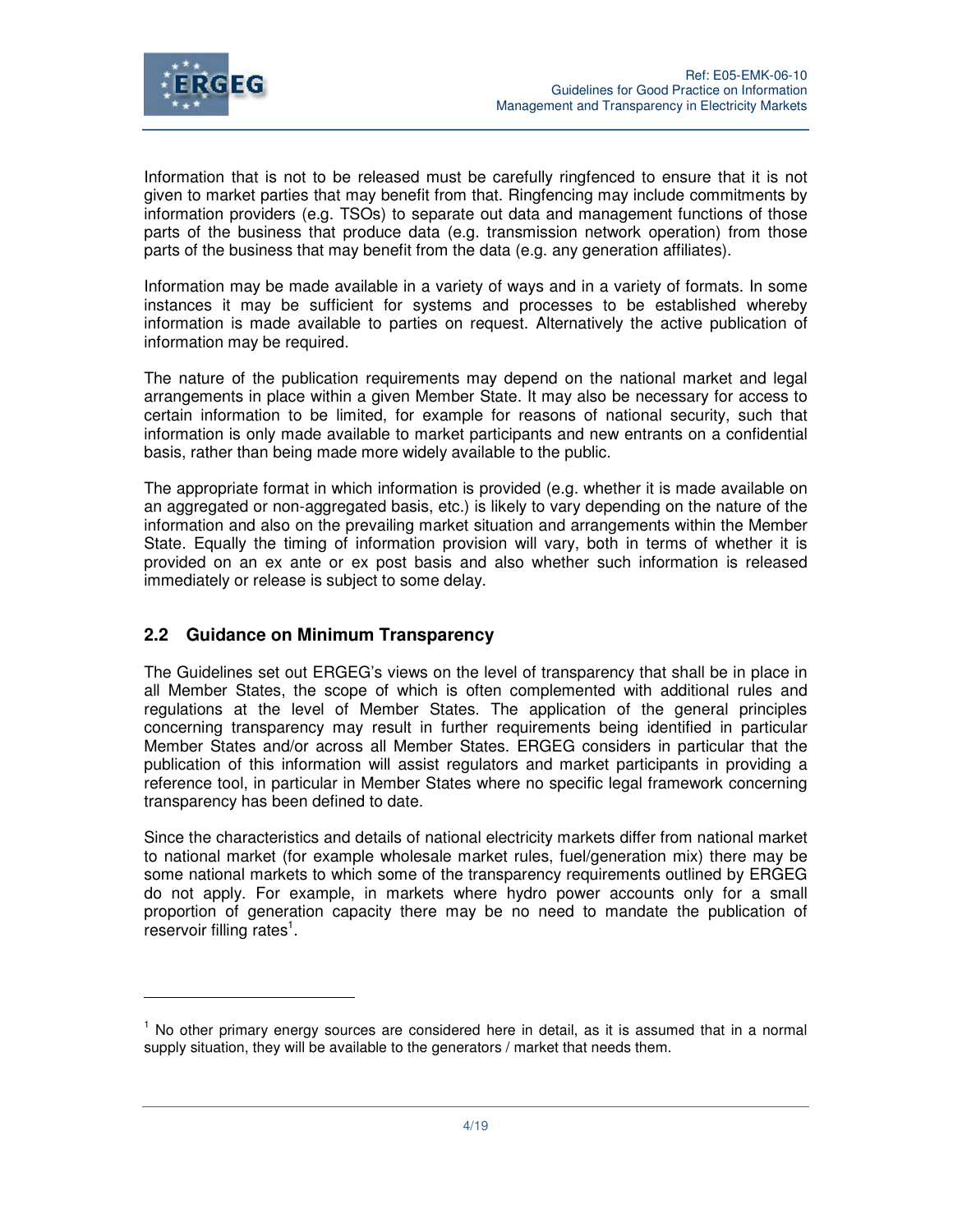

Besides the general benefit provided by a common and comprehensive definition of transparency of information and data, another driving force in the preparation of the annexed detailed specification is the fact that no such specification of required transparency throughout the whole value chain (from the primary energy sources, generation, transmission & distribution, supply and demand) has been produced in a comprehensive scope so far.

The ERGEG Guidelines on Good Practice on Transparency will therefore help not only in achieving a harmonized approach throughout the IEM, but shall also contribute to increasing efficiency and practical usability of the future regulations, activities and projects aimed at fostering the development of a more efficient and competitive IEM.

#### **2.3 Confidentiality Requirements**

It is essential that the TSOs and DSOs offer third party information access on a nondiscriminatory and transparent basis. The TSOs and DSOs shall meet the confidentiality provisions of Article 12 of the Electricity Directive, by guaranteeing that:

- 1) Commercially sensitive information obtained in the course of carrying out their business shall remain confidential,
- 2) Information disclosed regarding their own activities, which may be commercially advantageous, shall be made available in a non-discriminatory manner.
- 3) In case of vertically integrated companies operating also supply and/or generation (and grid), when there are no separate database systems, specific information management measures and confidentiality duties must be clearly defined; the relevant national regulatory authorities shall be equipped with the adequate powers to require sufficient evidence from the companies concerned, so as to prove an effective establishment of ringfencing and "firewalls" between supply and/or generation and transmission/distribution branch of the vertically integrated companies.

#### **2.4 Information Management**

Another important issue besides transparency of information is the management of information, concerning both its release or where release is not possible or desirable, its ringfencing. Market information may be held by a range of parties, for example by TSOs or DSOs, who will hold a range of technical information as a result of their system operation responsibilities, including e.g.: demand forecast data, generation availability (both planned and unplanned), network and interconnection availability, load and future investment.

Information may also be held by market participants, for example by suppliers, large customers and generators, regarding their own market activities.

Where a TSO or DSO is also affiliated to supply or generation companies this will raise particular concerns regarding the management of information within the affiliated businesses. Issues may also arise regarding information held independently by suppliers/generators.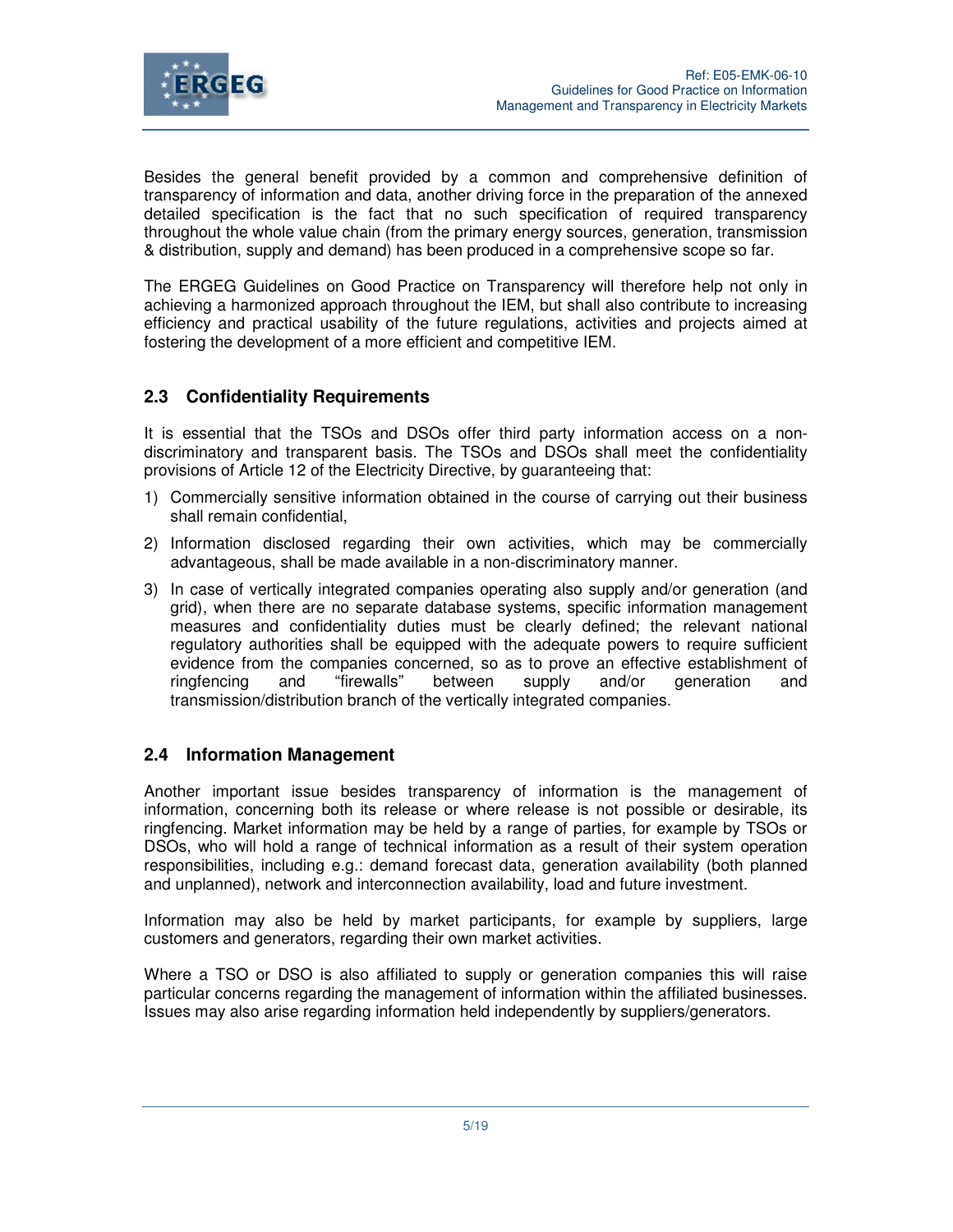

As a general principle for information management and transparency, the ERGEG takes as a starting presumption that more information shall be available than less, and that the onus shall be on holders of information to justify any withholding of information on a cost/benefit to market basis. Furthermore, as a general principle, agents holding information that is released to the market shall release it simultaneously to all market parties, in a user-friendly manner in the national language and in English on the internet. Information shall be disclosed in a meaningful, quantitatively clear and easily accessible way and on a non-discriminatory basis.

Information that is not released by an agent to the market shall be ringfenced from all other entities in order to avoid any possibility of discriminatory access to data. Methods of ringfencing may include appointment of information separation compliance officers, separate data and information management systems and appropriate separation of corporate management.

#### **2.5 Governance**

Market participants will have a legitimate interest in influencing decisions on how and when certain data is released. The governance of information management is an important and strongly related issue. Developed markets generally contain mechanisms where market participants and other stakeholders can propose modifications to the type, volume and method of dissemination of information by information holders. Such mechanisms ideally contain criteria, including cost benefit considerations, by which any proposals can be judged and implemented. Such mechanisms are also ideally open and transparent in themselves. Bearing in mind the need to retain independent oversight of the proper functioning of the market, regulators will generally have a final right of review and veto of any such proposals.

Such governance issues are likely to require more detailed consideration in the light of cross border trade. Information that arises in one market for example is likely to impact on neighbouring markets. Market players in one market therefore have a legitimate interest in the information management processes in neighbouring markets and hence require an input to any governance processes. Regulators and other relevant authorities will need to consider how governance processes in relevant neighbouring markets can take account of interested parties, and how final review and veto is sanctioned by the responsible regulators. Transparency issues can therefore be further facilitated when neighbouring regulatory authorities coordinate their work, e.g. by common monitoring activities, consultations and publications.

ERGEG recommends therefore that requirements regarding transparency are also accompanied and underpinned by governance mechanisms. Such mechanisms shall allow market participants to seek relevant modifications to the set of information provided to them, and allow regulatory oversight of any such modifications.

## **2.6 Methodology**

While developing these Guidelines, ERGEG has performed an analysis of requirements on the availability of and the access to the different data and information throughout the whole value chain of the electric power supply in the liberalized market. The results of this analysis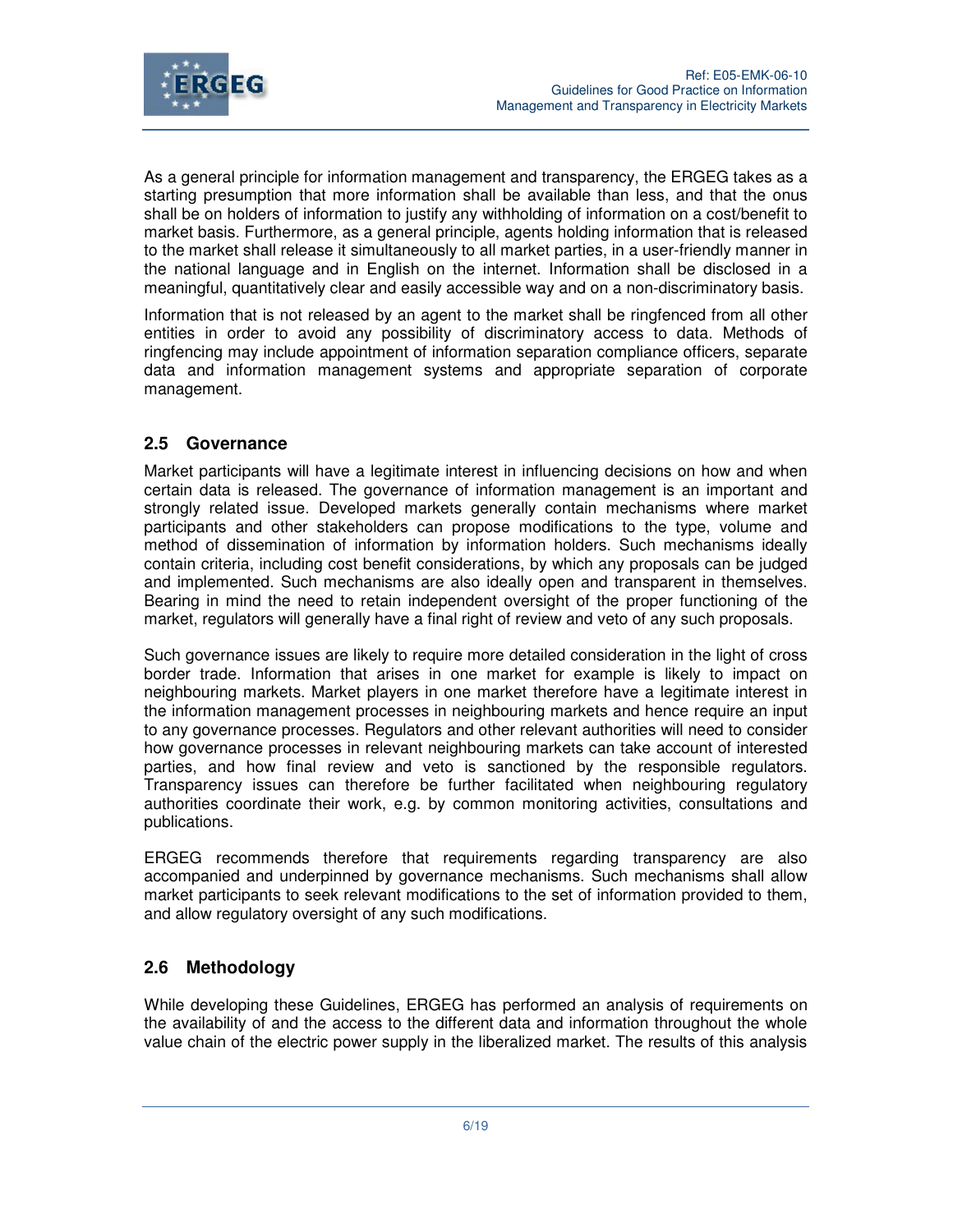

form the core of the tables that follow in the annex, being comprehended in terms of the five key characteristics:

- Required Information: description of the information/data required including also level of aggregation;
- Timing of publication: timescale in which the information needs to be made available;

Presently the required keeping of history information is specified only for some information items where certainty exists. This may be extended and supplemented with additional requirements depending on the specific needs and on the specific information management provisions;

- Timeframe: period of time per market unit to which the required information Refers;
- Key benefits : background information on why the information is needed and for whom;
- Information provider: identifies the organisation likely to be responsible for providing the information to the market;

The identification of the party responsible for providing the information to the market is a key to efficient and successful implementation of these Guidelines. The "natural" information owners and their related responsibilities (e.g. to provide the information to other market participants or stakeholders) are summarized below. Nevertheless, other organisations may fulfil these roles too, depending on the specific setup in a given market.

- Competent authorities, e.g. regulators or ministries who will compile information on primary energy sources, their availability and in some cases short/mid/long term forecasts; these authorities will also compile information on system load and their mid/long term forecasts.
- Generators own and use the real-time information on their generation facilities, i.e. planning and operation, including here the data on generation availability, feed-in to the grid, their new/planned generation projects, etc.
- Suppliers, energy traders and large customers hold information regarding their own energy portfolios and forecasts of energy use

Some information held by these parties may be considered - in particular by the generators - to be confidential information and as such they may be reluctant to disclose this information, being concerned that they will lose a competitive advantage. Moreover this might be further dependent on the ex-ante or ex-post availability of information. While care must be taken to ensure that information, held by generators which may afford them a legitimate competitive advantage is not inappropriately affected by transparency obligations in place within the market, the importance of effective information transparency in this area cannot be understated. The rules of business confidentiality have to be considered as well.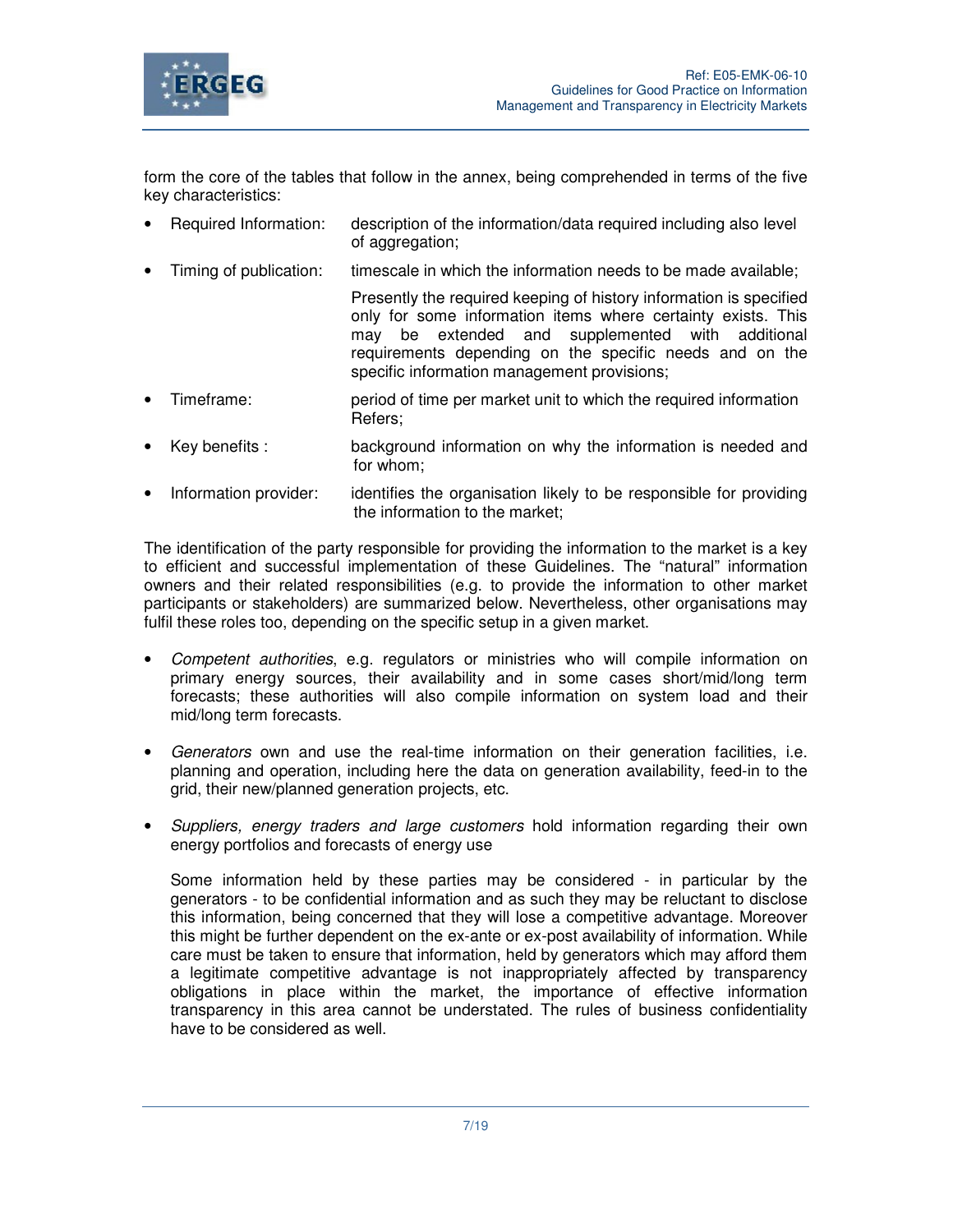

- Transmission System Operators, TSOs are responsible for all information on transmission infrastructure availability, capacities, interconnection capacity allocation, etc. Furthermore, TSOs are often either responsible or appear to be the best suited party to be responsible for aggregating and providing other types of information to the market (e.g. information on generation). TSOs will be in possession of large quantities of such information as a result of their operation of the transmission system, i.e. possession of actual measured data and short term forecasts. For that purpose, it is important that there is national legal framework that enables the TSOs to fulfil the task of publication both with ex-post operational information and ex-ante short term forecasts.
- Distribution System Operators, DSOs have the information on load, load profiles as well as the information on distribution infrastructure situation and planned future developments.
- Power Exchanges, PEXs own, use and provide to the market the information on the results of the trading at the PEX, including prices, liquidity related information, products information, etc.
- Clearing & settlement agents (which could also be TSOs or power exchanges) are primarily responsible for balancing prices and their publishing in a transparent way. They prepare merit order list for the TSOs to use balancing power bids and might also be involved in other activities like e.g. maintenance of the metering point identification databases or similar.

It is within the scope of these roles and responsibilities that the requirements on transparency comprehended in the annexed tables refer to responsibility. It is nevertheless only a recommendation for the finally aggregated relevant data, as the key issue is here to make the information available.

## **3 Specific Requirements on Information Transparency in Electricity Markets**

#### **3.1 System Load - Load per Control Area**

The required information on load relates both to ex-ante and ex-post values, made available over different timeframes. Generally the users of such load information are considered to be suppliers, traders, large customers, demand response customers and the balance responsible parties.

The detailed requirements on transparency of information related to system load (load per control area) are contained in the Table 1 of the Annex.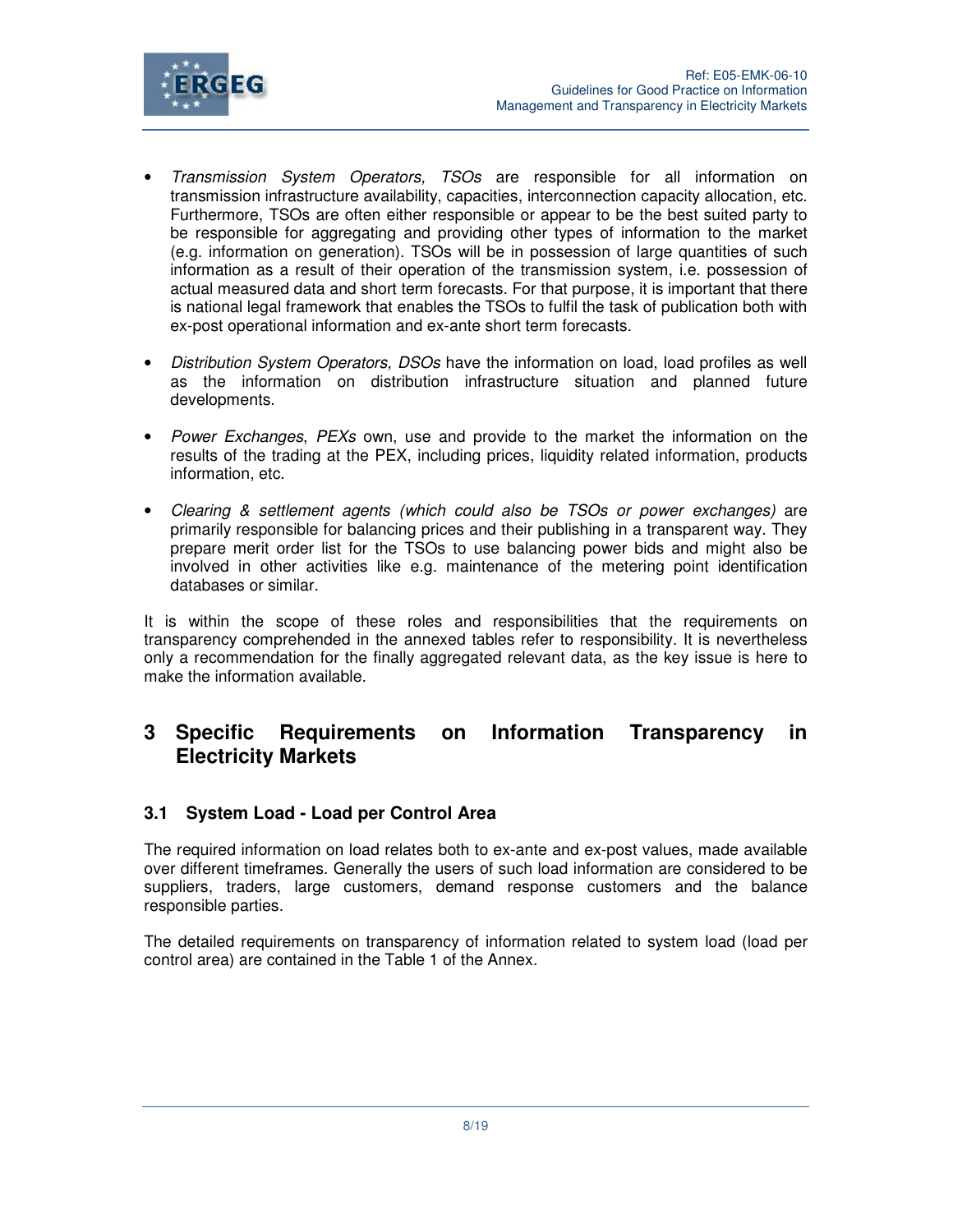

### **3.2 Transmission and Access to Interconnections**

The required information on transmission and access to interconnections – related to both infrastructure and operation – is governed by the actual and future needs of the national and cross-border trading and capacity allocation but also related to distribution. In general the information related to the following activities needs to be made transparently available:

- 1) Network investment and planning covering expansion proposals, planned works and outages
- 2) Capacity allocation and management forecasts of interconnection capacity etc, capacity requested, actual interconnector utilisation, congestion income
- 3) Network operation this will cover ex post information on actual outages, realised physical flows and average hourly physical flows vs. thermal ratings, etc.

According to the Regulation (EC) 1228/2003 the operational and planning security standards shall be made public. The information published on interconnection capacity shall include a general scheme for the calculation of the total transfer capacity and the transmission reliability margin based upon the electrical and physical features of the network. Estimates of available transfer capacity published for each day, indicating any available transfer capacity already reserved shall include week-ahead and month-ahead estimates, as well as a quantitative indication of the expected reliability of the available capacity.

The draft Congestion Management Guidelines according to the Article 8 of the Regulation (EC) 1228/2003 (http://www.europa.eu.int/comm/energy/electricity/legislation/index\_en.htm) state also that details concerning capacity allocation procedures shall be made publicly available.

Information published shall be made available in the public domain of the websites of the TSOs or other relevant institutions. Information on the past time periods with a minimum of two years with ex-post realised forecast values (including outage data) shall also be publicly available. This is particularly important to allow new market entrants access to the historical data.

The users of the information on transmission and access to interconnections would be generators and traders acting on internal and cross-border markets, but also regulatory authorities. The information needs to be provided by the TSOs.

The detailed requirements on transparency of information related to transmission and access to interconnections, taking into account also the transparency requirements from the Regulation and the draft Congestion Management Guidelines, are contained in the Table 2 of the Annex.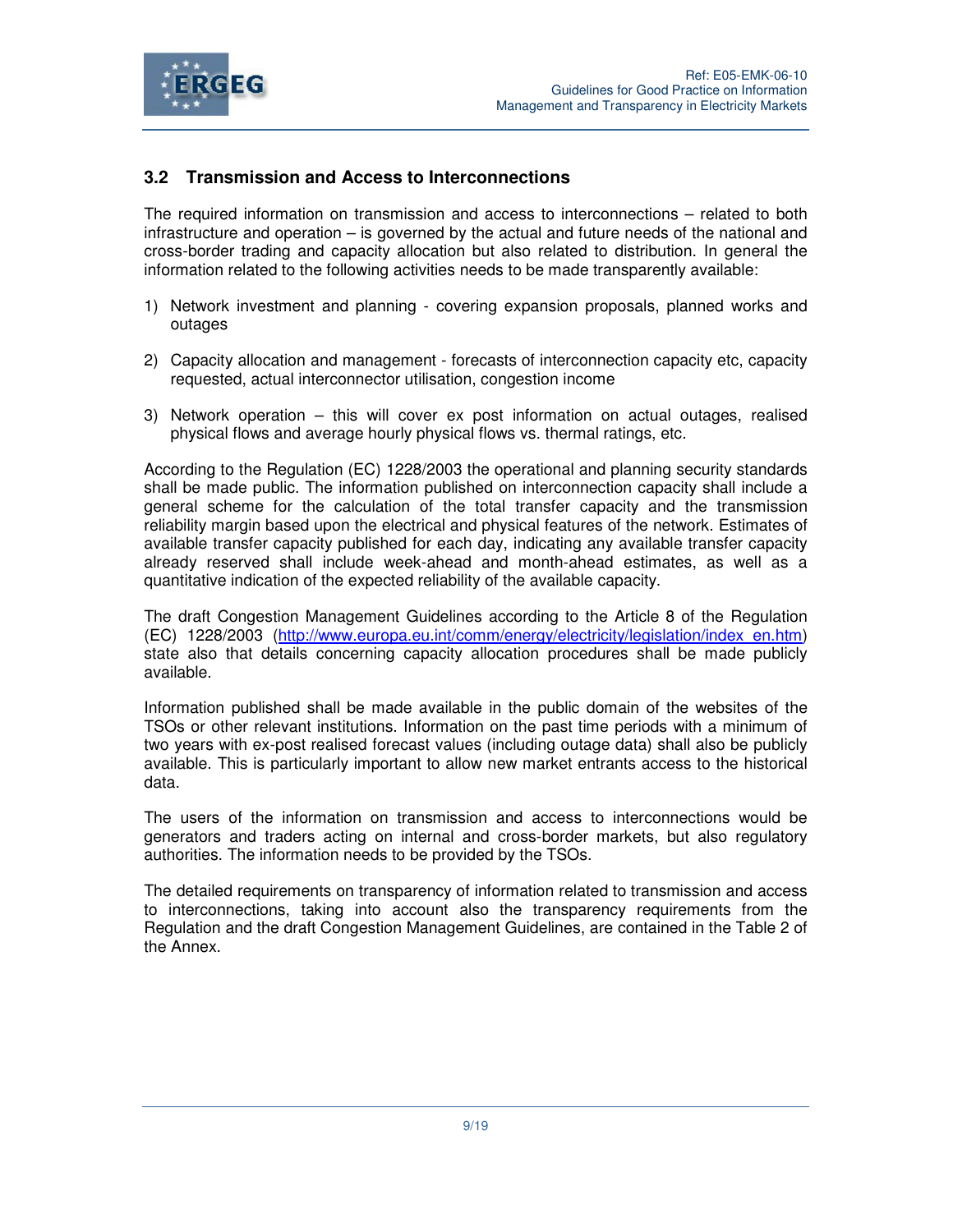

## **3.3 Generation**

The information on generation is particularly important in order to achieve non-discriminatory treatment of all market participants, including also those that do not control generation capacities in given control areas. The availability and the utilization of generation capacities is amongst others (together with e.g. utilization of interconnection capacities) one of the most important influencing factors of the market prices for short term and for long term wholesale products. The information of generation shall be provided at least in an aggregated form, classified according to primary energy sources for the control area.

Generally this information will be of interest to generators, demand response participants, large customers, suppliers and energy traders.

The detailed requirements on transparency of information related to generation are contained in the Table 3 of the Annex.

Beyond the data in Table 3, it might further be useful to publish some dynamic generators' data like e.g. ramp-up times or others.

## **3.4 Balancing**

ERGEG has performed an in-depth analysis of the balancing markets throughout Europe, extending this analysis with the considerations on the compatibility and integration of balancing markets. The specific issues raised in the scope of balancing are currently being considered by ERGEG who intends to prepare Guidelines for Good Practice on Balancing Markets Integration in due course. The required information on balancing listed below is only that one which is required from the market and market operation perspective.

Reaching a high level of transparency in this field is of utmost importance, in particular as it could contribute to reduce the market power of dominant and well-informed generators, and could indirectly have positive effects on the short-term security of supply.

The users of the information on balancing would be generators, balance responsible parties, demand response parties and traders, as far as they are involved in the intra-day & balancing trade.

The detailed requirements on transparency of information related to balancing are contained in the Table 4 of the Annex.

#### **3.5 Information from the Wholesale Markets**

Information transparency in the wholesale market is crucial for fostering effective competition in the liberalised electricity market (both nationally and across borders). Information on the wholesale market will be of importance to suppliers, generators, energy traders and (large) customers.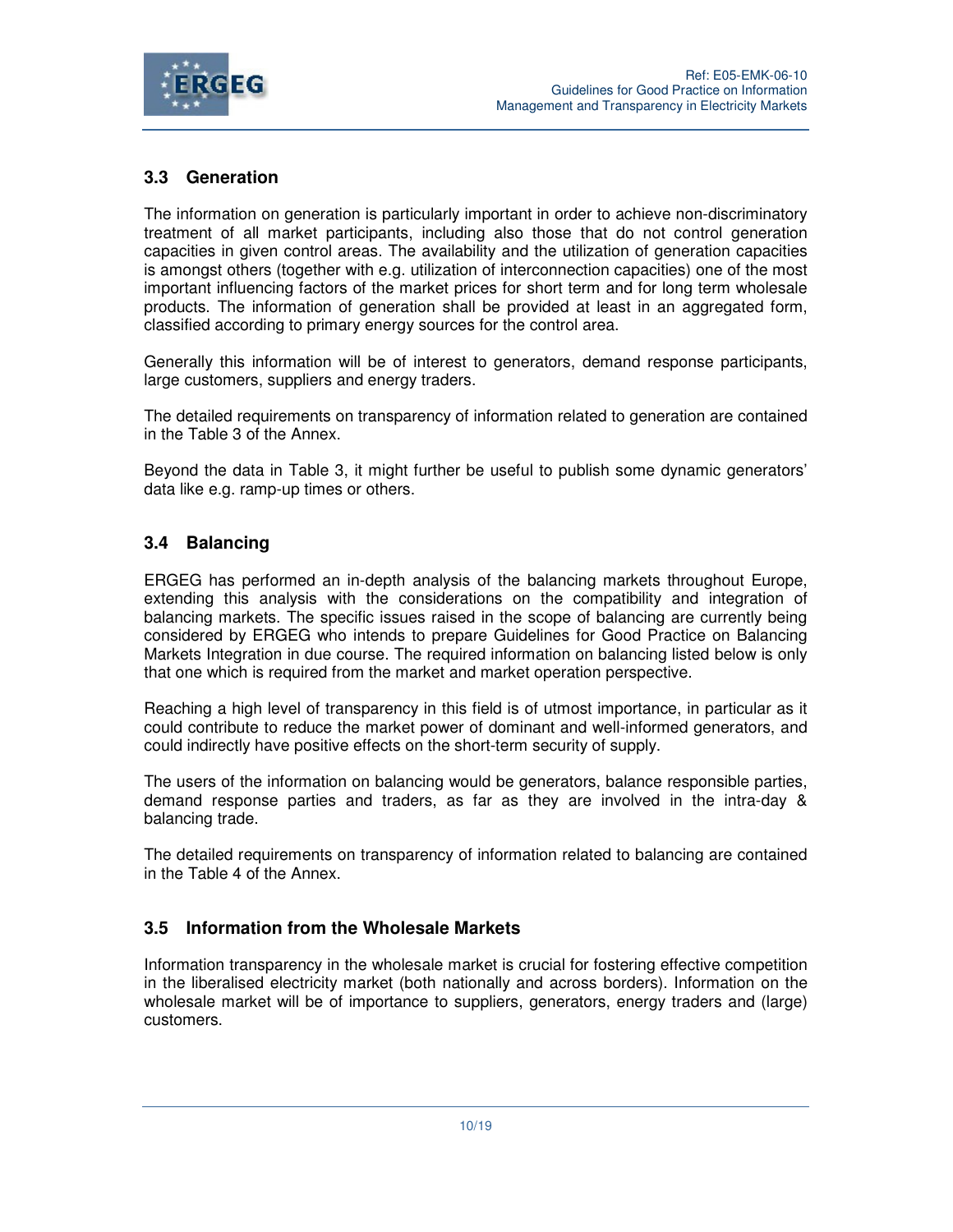

National rules on the operation of financial markets will also be of relevance in considering information transparency requirements with regard to particular national wholesale markets.

The detailed requirements on transparency of information related to wholesale markets are contained in the Table 5 of the Annex.

## **4 Glossary**

**Balance responsible party**: The market participant in charge of imbalance payment of the balance group. The role of a balance responsible party varies depending on country and market design; the balance responsible parties are in general responsible for the submission to the TSO of physical notifications and generation plans (schedules), settling of balancing issues and dealing with any issues concerning balance group members (generators, suppliers, customers). In general, generators, suppliers and traders can have their own balance groups and act as the balance responsible parties, or can pass their roles/responsibilities to a balance group, whose balance responsible party will be responsible for settling imbalance payments for the balance group and all its participants.

**DSO**: Distribution System Operator

**EHV grid**: Extra high voltage grid including and above 220 kV.

**Generator**: Market participant that generates electricity, defined by the geographic site independent of the number of producing units at that geographic site.

**Interconnector**: Transmission interconnection tie-line, a line which crosses or spans a border between the TSOs (control areas).

**Interconnector capacity**: Net transfer capacity in MW per market time unit of a given interconnector.

**Peak load period**: Hours / intervals, where peak load appears in a market.

**PEX**: Power exchange.

**System Load**: Load per control area.

**TSO**: Transmission System Operator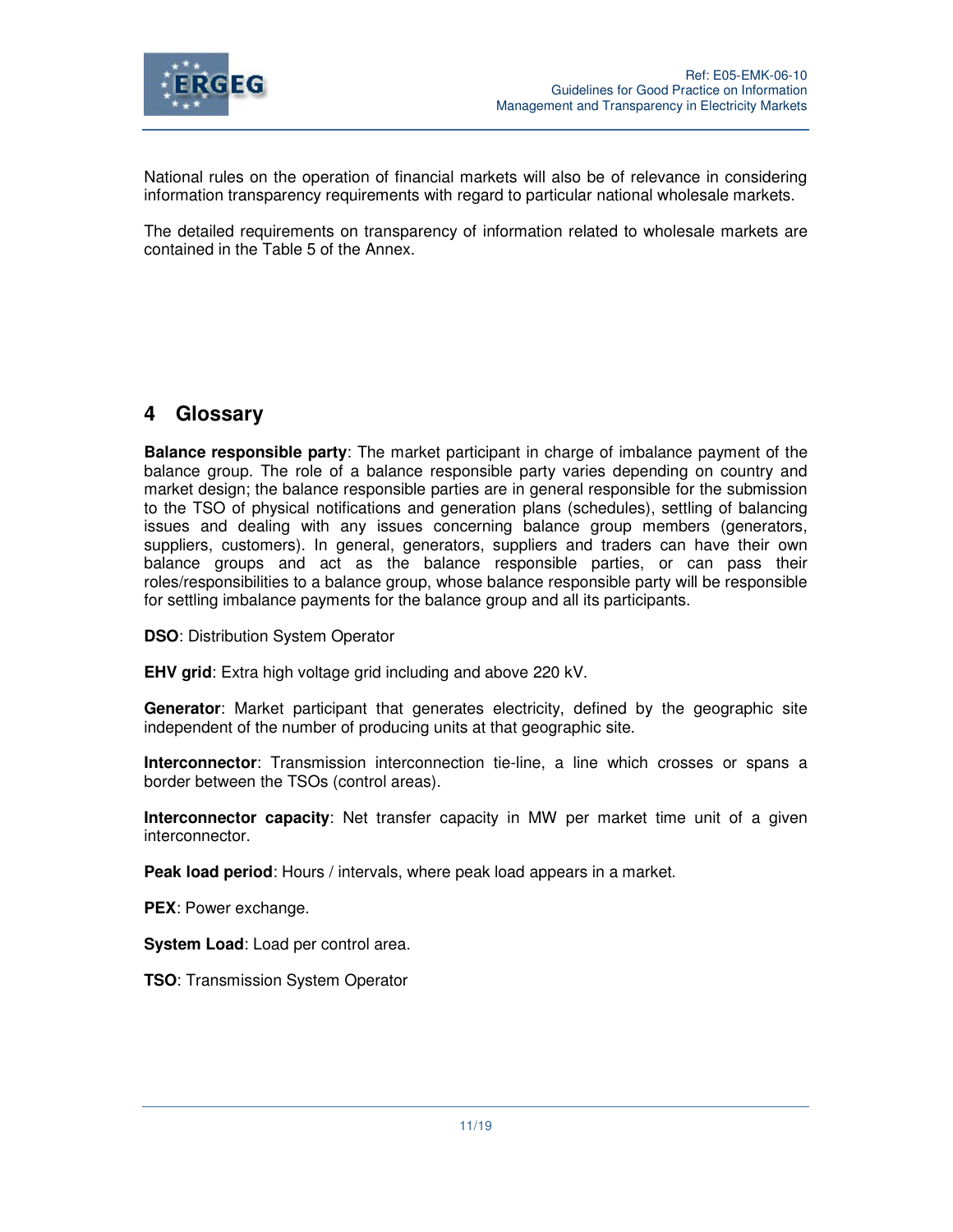

## **5 References**

- [1] Directive 2003/54/EC of the European Parliament and of the Council of 26 June 2003 concerning common rules for the internal market in electricity and repealing Directive 96/92/EC
- [2] Regulation (EC) No 1228/2003 of the European Parliament and of the Council of 26 June 2003 on conditions for access to the network fro cross-border exchanges in electricity
- [3] Draft Congestion Management Guidelines according to Article 8 of Regulation (EC) 1228/2003, http://www.europa.eu.int/comm/energy/electricity/legislation/index\_en.htm
- [4] Directive 2003/6/EC of 28. January 2003, on Insider Dealing and Market Manipulation

## **Annex: Specification of the Required Transparency of Information**

| <b>Information</b>                                          | <b>Publication</b>                                               | <b>Timeframe</b>                                                         | <b>Key benefits of information</b>                                                                                                                                                                                                            | <b>Provider</b> |
|-------------------------------------------------------------|------------------------------------------------------------------|--------------------------------------------------------------------------|-----------------------------------------------------------------------------------------------------------------------------------------------------------------------------------------------------------------------------------------------|-----------------|
| Actual load per control area                                | Just after real<br>time                                          | Per market<br>time unit (e.g.<br>per hour), to<br>be kept for 2<br>years | To monitor and analyze market<br>٠<br>svstem<br>load<br>prices vs.<br>&<br>generation<br>To validate forecast load & load<br>forecasting models                                                                                               | TSO             |
| forecast <sup>2</sup><br>Day-ahead load<br>per control area | Day $D-1^3$ for<br>day D and for<br>the day $D+7$<br>(next week) | Per market<br>time unit                                                  | To estimate prices<br>٠<br>To evaluate and adapt requests<br>٠<br>for interconnection capacities<br>the adequacy<br>ensure<br>To<br>0f<br>٠<br>generation purchases and energy<br>sales with market needs (which<br>improve network security) | TSO             |

Table 1. Required Transparency of System Load Information

 $^3$  Early on D-1 or D-2.

 $\overline{a}$ 

<sup>&</sup>lt;sup>2</sup> Liquid forward and future markets will provide the market with information on expected market balance, complementing thus to certain extent the forecast information.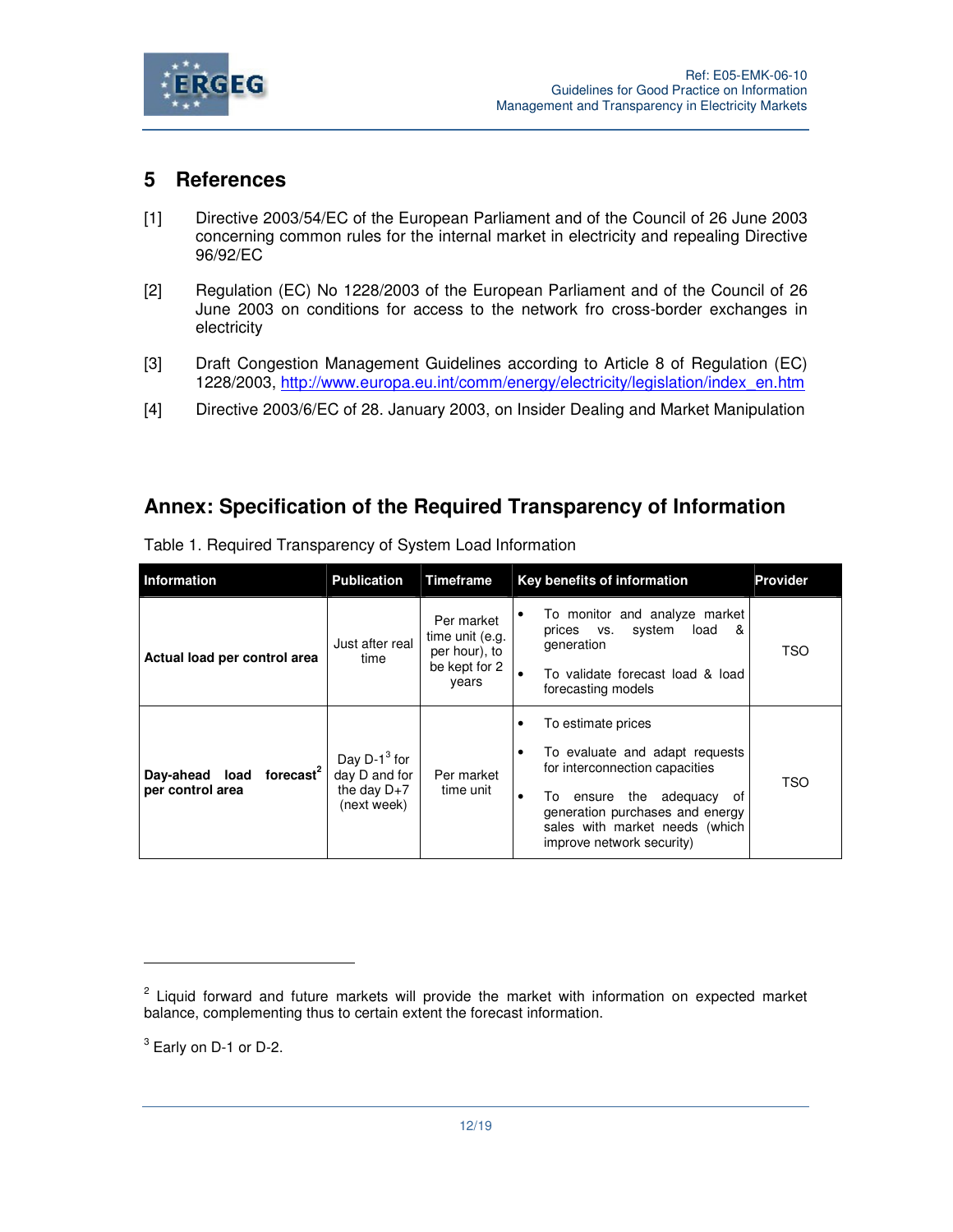

| Week-ahead forecast <sup>4</sup> per<br>control area                                                                                                      | one to eight<br>weeks in<br>advance in a<br>rolling mode              | Per day.<br>segregating<br>peak and off-<br>peak hours | $Idem - in case there is significant$<br>٠<br>new load or some load that was<br>TSO<br>out of operation (e.g. damaged) is<br>repaired, it must be included here<br>too                                                                                            |
|-----------------------------------------------------------------------------------------------------------------------------------------------------------|-----------------------------------------------------------------------|--------------------------------------------------------|-------------------------------------------------------------------------------------------------------------------------------------------------------------------------------------------------------------------------------------------------------------------|
| forecast $4$<br>Year-ahead<br>per<br>control area                                                                                                         | Year Y-1 for<br>at least next<br>year (up to a<br>max of 10<br>years) | Per year,<br>total energy<br>and peak<br>load          | TSO or<br>long-term<br>To<br>forecast<br>prices<br>٠<br>competent<br>evolution<br>authority (for<br>longer than<br>To have a better visibility on the<br>$\bullet$<br>profitability of investment projects<br>one year<br>for generation capacities<br>forecasts) |
| Forecast margin, i.e. the<br>difference between forecast<br>$load4$ and scheduled (D-1)<br>$(M-1, Y-1)$<br>available<br>or<br>generation per control area | $Y-1$ , M-1, D-1                                                      | Per relevant<br>market time<br>unit                    | TSO (or<br>To allow market participants to<br>competent<br>٠<br>authority for<br>investment<br>better<br>judge<br>and<br>longer than<br>production decisions<br>$D-1)$                                                                                            |

Table 2. Required Transparency of Information on Transmission and Access to Interconnections.

| <b>Information</b>                                                                                                                                                                                                             | <b>Publication</b>                                                                           | Timeframe                                                                        | Key benefits of information                                                                                                                                                                                                                                                   | <b>Provider</b> |
|--------------------------------------------------------------------------------------------------------------------------------------------------------------------------------------------------------------------------------|----------------------------------------------------------------------------------------------|----------------------------------------------------------------------------------|-------------------------------------------------------------------------------------------------------------------------------------------------------------------------------------------------------------------------------------------------------------------------------|-----------------|
| Review of the EHV grid<br>expansion<br>projects<br>(investments) per control<br>area and impact of these<br>the<br>projects<br>on<br>trans-<br>mission capacities<br>within<br>the control area and at the<br>interconnections | Year Y-1 for<br>the next min.<br>three<br>following<br>years (up to a<br>max of 10<br>years) | Per year                                                                         | To evaluate future development of<br>٠<br>transmission<br>grids<br>and<br>capacities<br>interconnection<br>and<br>congestions in the years to come<br>(proposed 3- to 10-years period)<br>To evaluate future generation<br>$\bullet$<br>investment opportunity                | TSO             |
| Planned works in the EHV<br>arid<br>and<br>intercom-<br>on<br>nections with dates and<br>their impact on the capacity<br>of the grid<br>and each<br>interconnection                                                            | Year Y-1 for<br>year Y<br>(updated with<br>changes)                                          | Per year,<br>ensuring daily<br>update with<br>any new<br>relevant<br>information | To guarantee an effective use of<br>٠<br>transmission<br>networks<br>and<br>interconnection<br>To enable existing players to plan<br>$\bullet$<br>their position and to facilitate the<br>access of new players to markets<br>where competition is still under<br>development | TSO             |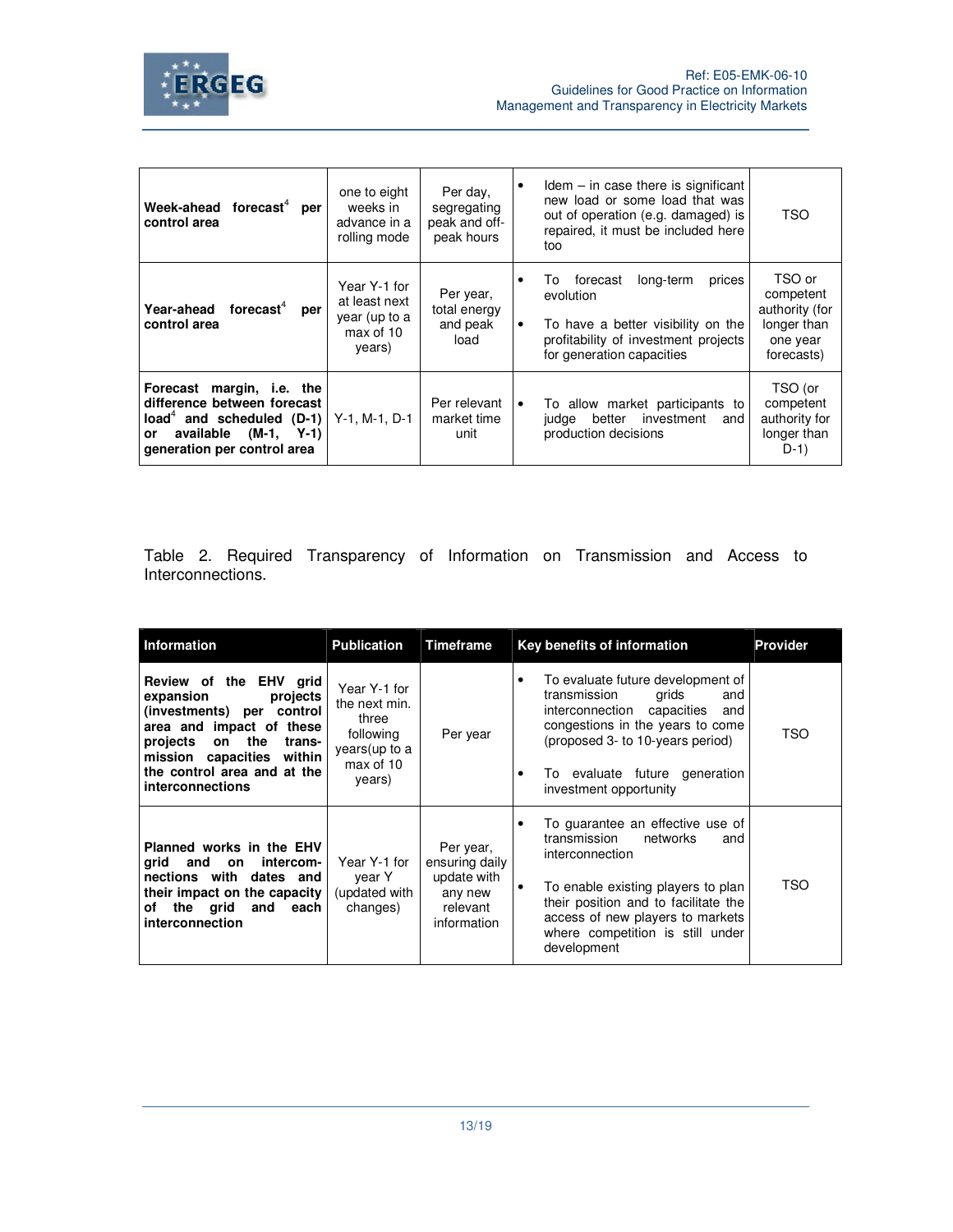



| <b>Information</b>                                                                                                                                                                                    | <b>Publication</b>                                                                                                      | <b>Timeframe</b>                                       | Key benefits of information                                                                                                                                                                                                                                                                                                                                                                                                                                 | <b>Provider</b> |
|-------------------------------------------------------------------------------------------------------------------------------------------------------------------------------------------------------|-------------------------------------------------------------------------------------------------------------------------|--------------------------------------------------------|-------------------------------------------------------------------------------------------------------------------------------------------------------------------------------------------------------------------------------------------------------------------------------------------------------------------------------------------------------------------------------------------------------------------------------------------------------------|-----------------|
| Month-ahead forecasts of<br>the interconnection capa-<br>city, taking into account all<br>information available at the<br>time of calculation                                                         | Month M-1 for<br>next 12<br>months                                                                                      | Per week<br>segregating<br>Peak and Off-<br>peak hours | $\bullet$<br>To guarantee an effective use of<br>interconnection<br>To facilitate the access of new<br>$\bullet$<br>markets<br>players<br>where<br>to<br>competition<br>under<br>still<br>is<br>development                                                                                                                                                                                                                                                 | <b>TSO</b>      |
| Week-ahead forecasts of<br>the interconnection capa-<br>city, taking into account all<br>information available (e.g.<br>possible<br>changes<br>in<br>maintenance plans) at the<br>time of calculation | Week W-1 for<br>week W                                                                                                  | Per market<br>time unit                                | To guarantee an effective use of<br>$\bullet$<br>interconnection<br>$\bullet$<br>To facilitate the access of new<br>where<br>players<br>markets<br>to<br>competition<br>still<br>is<br>under<br>development                                                                                                                                                                                                                                                 | <b>TSO</b>      |
| of l<br>Day-ahead<br>values<br>interconnection capacity                                                                                                                                               | Day D-1 for<br>day D                                                                                                    | Per market<br>time unit                                | To guarantee an effective use of<br>$\bullet$<br>interconnection<br>To facilitate the access of new<br>$\bullet$<br>where<br>players<br>to<br>markets<br>competition<br>still<br>under<br>is<br>development<br>To foster introduction and usage<br>$\bullet$<br>of<br>the<br>flow-based<br>capacity<br>calculation methods in order to<br>raise compatibility between the<br>commercial and actual physical<br>flows between the different control<br>areas | TSO             |
| Details on actual outages<br>(planned and unplanned) at<br>the highest voltage level                                                                                                                  | Immediately<br>after<br>occurrence<br>To be kept<br>available for a<br>minimum of 2<br>years.<br>preferably 10<br>years | Time of<br>occurrence                                  | To quarantee an effective use of<br>$\bullet$<br>interconnection and transmission<br>grids<br>To evaluate how security criteria<br>$\bullet$<br>are met<br>$\bullet$<br>To facilitate the access of new<br>markets<br>players<br>where<br>to<br>competition<br>still<br>under<br>is<br>development                                                                                                                                                          | TSO             |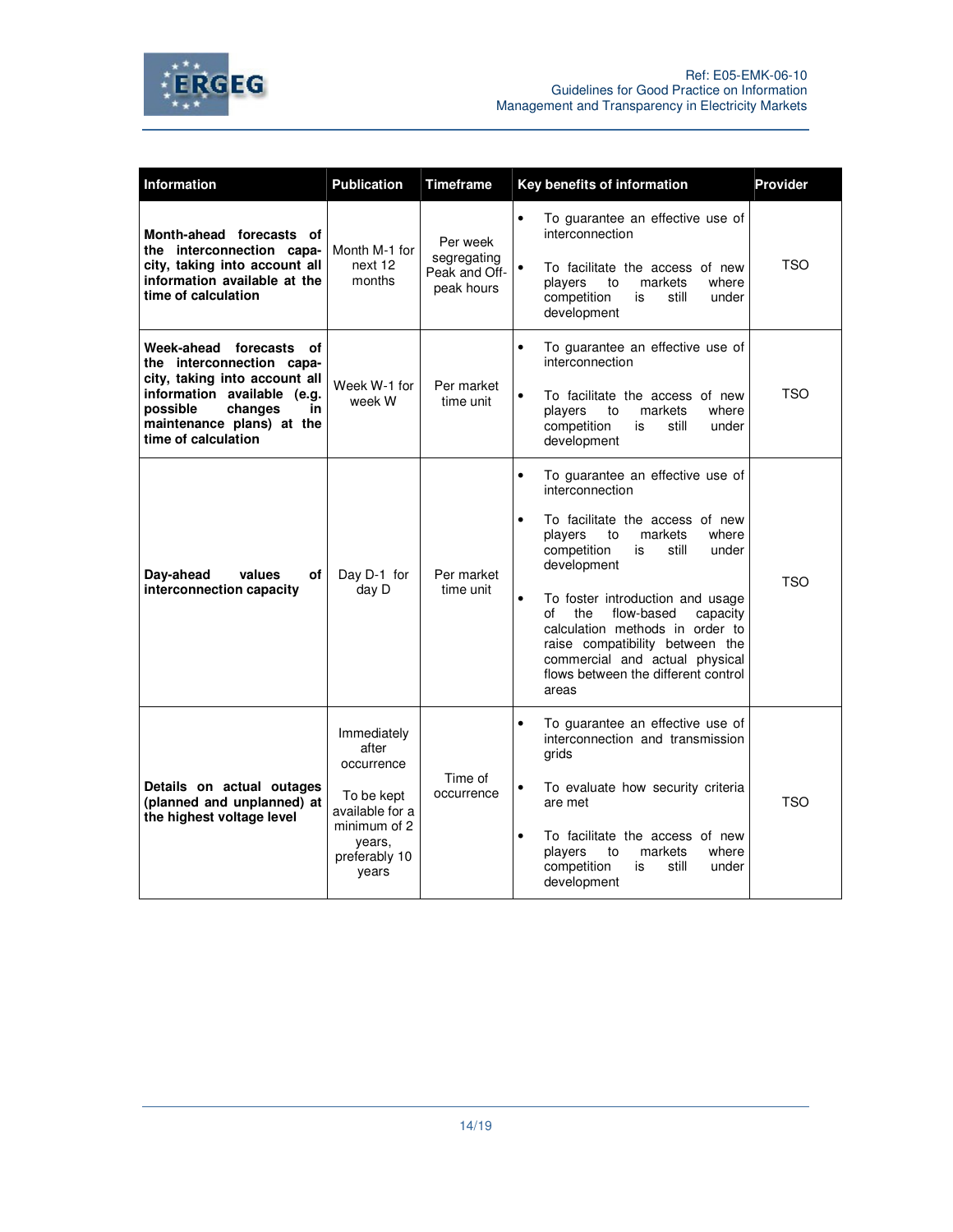



| <b>Information</b>                                                                                                                                                         | <b>Publication</b>                              | <b>Timeframe</b>        | Key benefits of information<br><b>Provider</b>                                                                                                                                                                                                                                                                                                                                                                                                                            |
|----------------------------------------------------------------------------------------------------------------------------------------------------------------------------|-------------------------------------------------|-------------------------|---------------------------------------------------------------------------------------------------------------------------------------------------------------------------------------------------------------------------------------------------------------------------------------------------------------------------------------------------------------------------------------------------------------------------------------------------------------------------|
| Capacity<br>requested<br>(including priority rights) by<br>market<br>participants<br>and<br>offered<br>capacity<br>and<br>assigned by TSOs                                 | After each<br>capacity<br>allocation<br>session | Per market<br>time unit | To guarantee an effective use of<br>$\bullet$<br>interconnection<br>To facilitate the access of new<br>$\bullet$<br>where<br>players<br>markets<br>to<br>competition<br>is<br>still<br>under<br>development<br><b>TSO</b><br>$\bullet$<br>To foster introduction and usage<br>of<br>the<br>flow-based<br>capacity<br>calculation methods in order to<br>raise compatibility between the<br>commercial and actual physical                                                 |
|                                                                                                                                                                            |                                                 |                         | flows between the different control<br>areas                                                                                                                                                                                                                                                                                                                                                                                                                              |
| Total capacity nominated by<br>market players on inter-<br>connections<br>(commercial<br>transactions)                                                                     | After each<br>session                           | Per market<br>time unit | To guarantee an effective use of<br>$\bullet$<br>interconnection<br>To facilitate the access of new<br>$\bullet$<br>players<br>markets<br>where<br>to<br>competition<br>still<br>is<br>under<br>development<br><b>TSO</b><br>To foster introduction and usage<br>$\bullet$<br>of<br>the<br>flow-based<br>capacity<br>calculation methods in order to<br>raise compatibility between the<br>commercial and actual physical<br>flows between the different control<br>areas |
| Congestion<br>income.<br>volumes and prices in case<br>of auction for regulated<br>relevant<br>assets<br>(hence<br>of<br>merchant<br>portion<br>interconnectors excluded). | After each<br>session                           | Per market<br>time unit | To guarantee an effective use of<br>$\bullet$<br>interconnection<br>PEX/TSO<br>To facilitate the access of new<br>$\bullet$<br>players<br>markets<br>where<br>to<br>competition<br>still<br>is<br>under<br>development                                                                                                                                                                                                                                                    |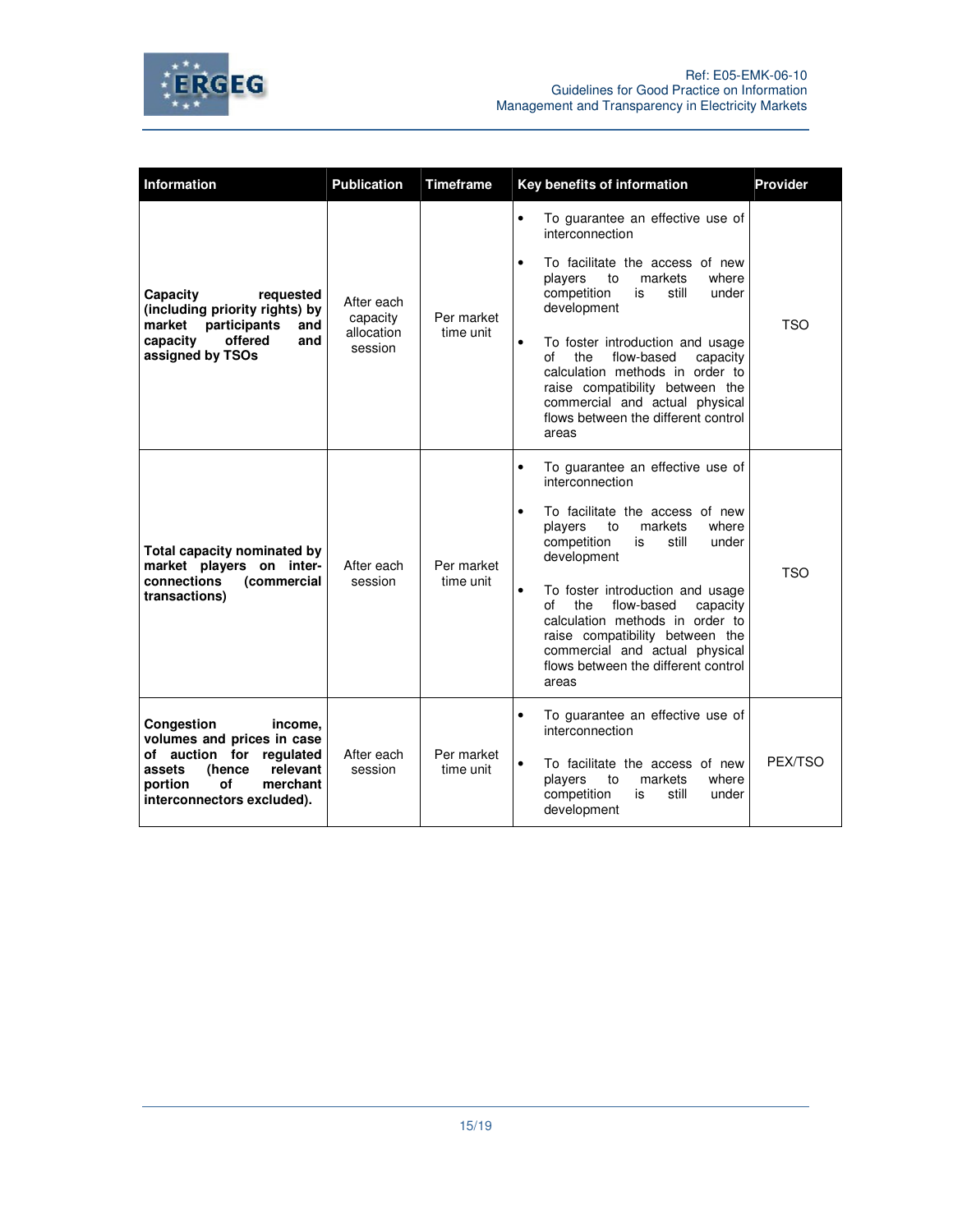

| <b>Information</b>                                                                          | <b>Publication</b>                                                             | <b>Timeframe</b>        |           | Key benefits of information                                                                                                                                                                                                     | <b>Provider</b> |
|---------------------------------------------------------------------------------------------|--------------------------------------------------------------------------------|-------------------------|-----------|---------------------------------------------------------------------------------------------------------------------------------------------------------------------------------------------------------------------------------|-----------------|
|                                                                                             | Flows and<br>effects just<br>after real<br>time, other<br>information<br>$D+1$ | Per market<br>time unit |           | To guarantee an effective use of<br>interconnection                                                                                                                                                                             |                 |
| A description of reasons<br>and effects of any actions<br>taken by TSOs that have           |                                                                                |                         | $\bullet$ | To facilitate the access of new<br>to<br>markets<br>where<br>players<br>competition<br>under<br>is<br>still<br>development                                                                                                      | TSO             |
| on cross border<br>impact<br>trade                                                          |                                                                                |                         | $\bullet$ | To foster introduction and usage<br>the<br>flow-based<br>capacity<br>οf<br>calculation methods in order to<br>raise compatibility between the<br>commercial and actual physical<br>flows between the different control<br>areas |                 |
|                                                                                             | Week $W+1$<br>for week W                                                       | Per hour                | ٠         | To evaluate existing congestions<br>on the interconnections and within<br>the control areas                                                                                                                                     |                 |
| Hourly<br>average<br>physical<br>flows vs. thermal ratings of<br>the lines and transformers |                                                                                |                         |           | To evaluate how security criteria<br>are met                                                                                                                                                                                    | TSO             |
| in the EHV grid                                                                             |                                                                                |                         | ٠         | To increase the benefit of this<br>information, it would be useful to<br>visualise it in terms of actual line<br>rating (e.g. red=high, green=low)                                                                              |                 |

Table 3. Required Transparency of Information on Generation – this could be further related to system load, for example every generation unit larger than 1% of system load

| <b>Information</b>                                                                                                                                                                                                                                                                                                                                               | <b>Publication</b>                                                       | Timeframe | Key benefits of information                                                                                                                                                                                                                   | <b>Provider</b>                                  |
|------------------------------------------------------------------------------------------------------------------------------------------------------------------------------------------------------------------------------------------------------------------------------------------------------------------------------------------------------------------|--------------------------------------------------------------------------|-----------|-----------------------------------------------------------------------------------------------------------------------------------------------------------------------------------------------------------------------------------------------|--------------------------------------------------|
| Total and available installed<br>generation capacity at a<br>minimum in an aggregated<br>differentiated<br>form.<br>per<br>primary<br>energy<br>source<br>(preferably<br>single<br>per<br>generator block (unit)) and<br>its foreseeable evolution in<br>the next three to ten years.<br>including information on the<br>type of generation from new<br>projects | Year Y-1 for<br>the next min 3<br>following<br>years (up to<br>10 years) | Per year  | To explain historic and forecast<br>٠<br>future prices<br>To have a better understanding of<br>٠<br>historic price developments and<br>possible<br>outlook<br>the<br>on.<br>profitability of investment projects<br>for generation capacities | TSO or<br>another<br>institution or<br>authority |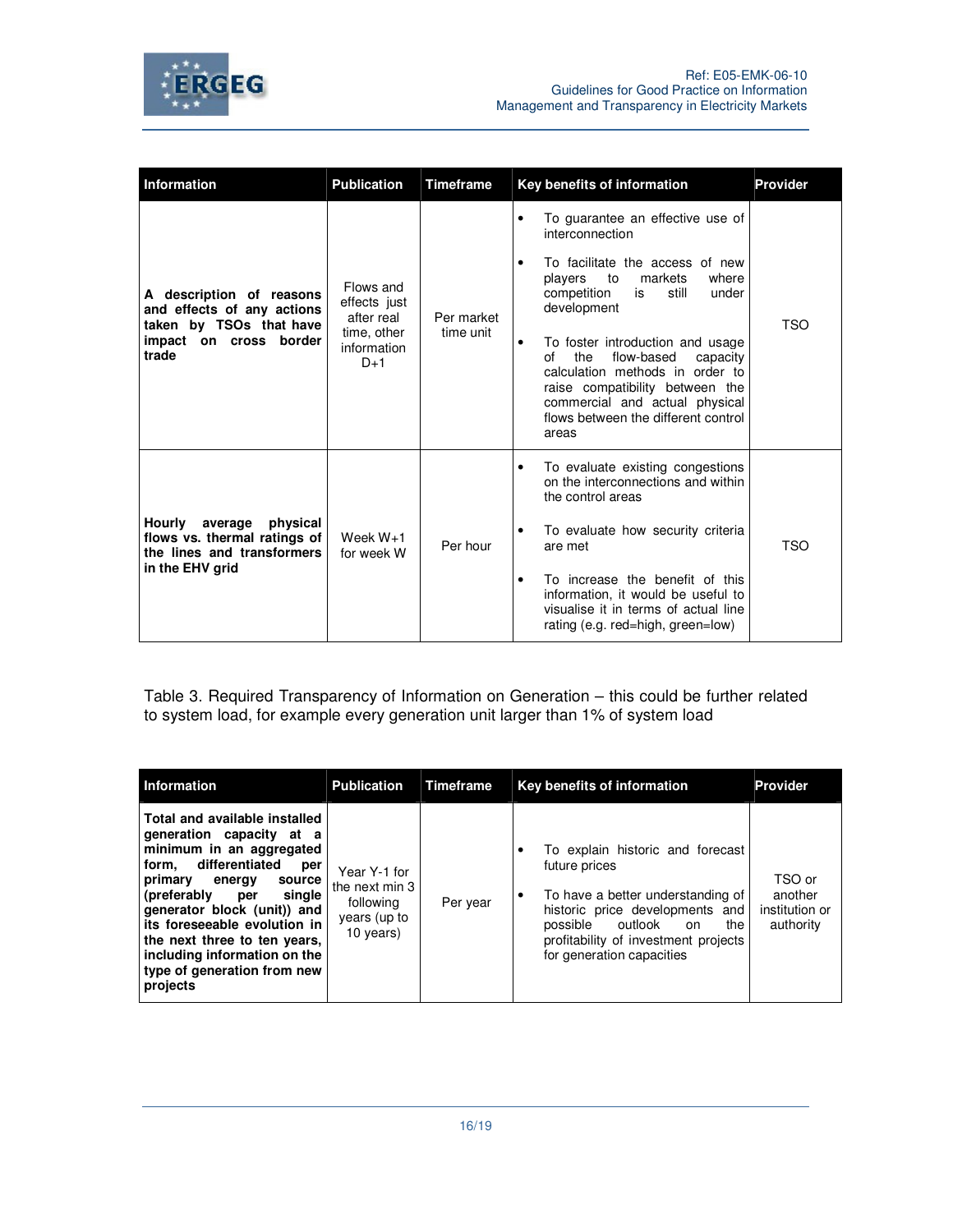

| Ex ante information on the<br>scheduled<br>unavailabilities<br>of the generation units<br>(start and stop dates of the<br>unavailable<br>outages,<br>capacity)                                               | Year Y-1 for<br>year Y and<br>regular<br>updates                                  | Per year and<br>further<br>updates | To be able to forecast future<br>prices better                                                                                                     | TSO / PEX<br>(market<br>place)                                            |
|--------------------------------------------------------------------------------------------------------------------------------------------------------------------------------------------------------------|-----------------------------------------------------------------------------------|------------------------------------|----------------------------------------------------------------------------------------------------------------------------------------------------|---------------------------------------------------------------------------|
| Ex<br>ante<br>aggregated<br>information<br>the<br>on<br>scheduled generation<br>per<br>control area                                                                                                          | $D-1$                                                                             | Per system<br>time unit            | To be able to forecast future<br>$\bullet$<br>prices better<br>To be able to consider influence<br>$\bullet$<br>on available transmission capacity | TSO (based<br>on the day-<br>ahead<br>reported<br>generator<br>schedules) |
| Filling rate of the water<br>reservoirs in an aggregated<br>hydroelectric<br>form.<br>bν<br>exploitation<br>zone.<br>per<br>control area and per week<br>in terms of percentage of<br>the 100% filling       | Week $W+1$<br>for the week<br>W                                                   | Per week <sup>4</sup>              | To be able to forecast future<br>$\bullet$<br>prices better<br>To analyse the impact of past<br>$\bullet$<br>events on prices formation            | Authority,<br>PEX (market<br>place), TSO<br>and Hydro<br>generators       |
| Forecast and actual non-<br>intermittent generation (e.g.<br>wind)                                                                                                                                           | Forecast for<br>day D on D-1<br>and actual<br>generation<br>close to real<br>time | Daily                              | To be able to forecast future<br>$\bullet$<br>prices better<br>To be able to consider influence<br>$\bullet$<br>on available transmission capacity | TSO and<br>Generator                                                      |
| Information                                                                                                                                                                                                  | <b>Publication</b>                                                                | <b>Timeframe</b>                   | Key benefits of information                                                                                                                        | Provider                                                                  |
| Ex post information on the<br>planned<br>and<br>unplanned<br>unavailability of actually<br>running generation units<br>(start and stop dates of the<br>unavailable<br>outages,<br>capacity and maintenance). | Close to real<br>time                                                             | Per market<br>time unit            | To analyse the impact of past<br>events on prices formation<br>To give the possibility to react on<br>$\bullet$<br>longer unplanned outages        | TSO and<br>Generator                                                      |
| Ex post data on the actual<br>generation by<br>fuel type<br>within<br>each<br>country.                                                                                                                       | Close to real                                                                     | Per market                         |                                                                                                                                                    | Generators<br>provide, TSO<br>aggregate                                   |

 $4$  It is assumed that availability of information per week is enough and any aggregation is up to the information users. It is expected that the information provider can restore that information for minimum 2 years after publishing.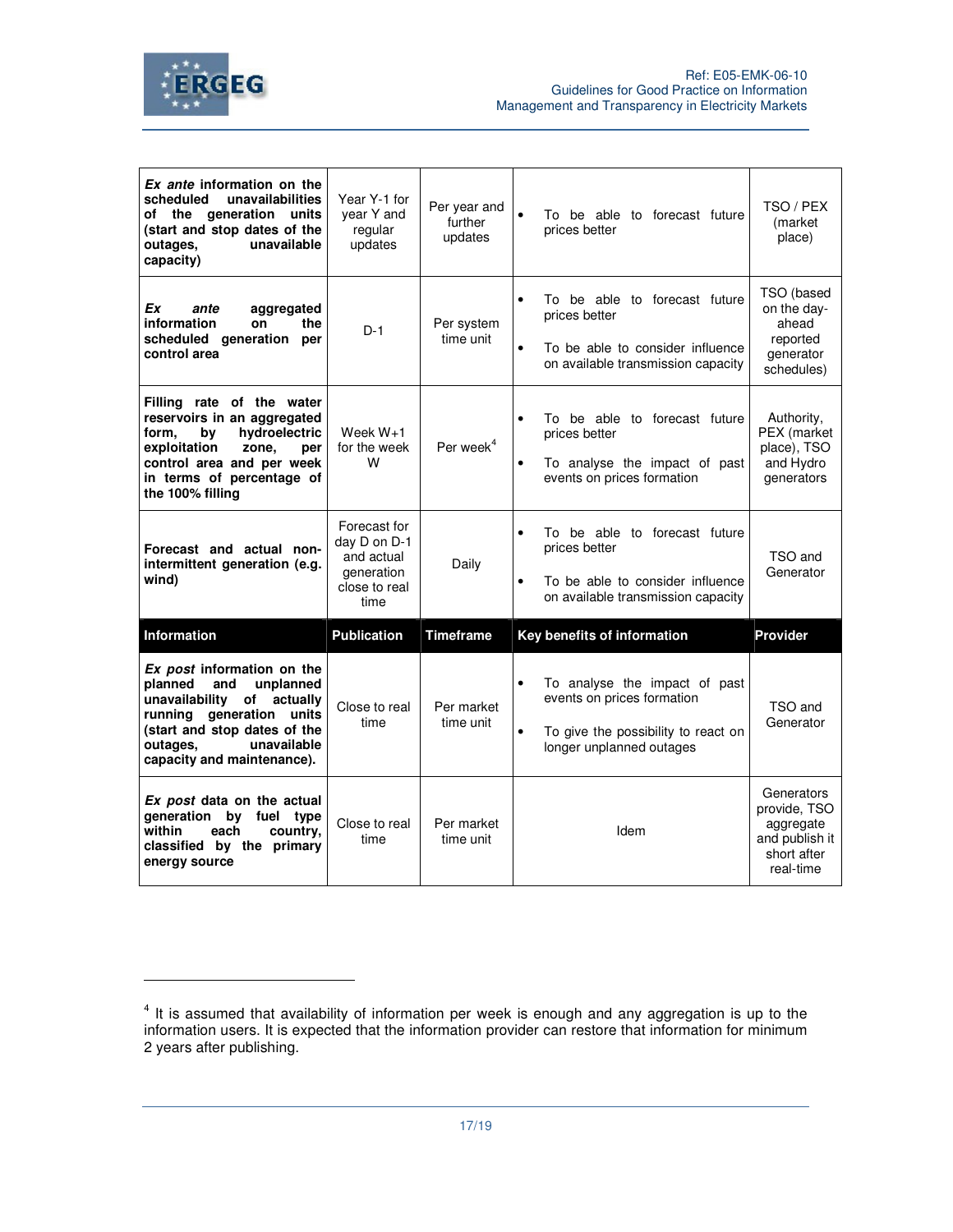

## Table 4. Required Transparency of Information on Balancing<sup>5</sup>

| <b>Information</b>                                                                                                                           | <b>Publication</b>                                                            | <b>Timeframe</b>                           | Key benefits of information                                                                                                                                                        | Provider                                        |
|----------------------------------------------------------------------------------------------------------------------------------------------|-------------------------------------------------------------------------------|--------------------------------------------|------------------------------------------------------------------------------------------------------------------------------------------------------------------------------------|-------------------------------------------------|
| bids and<br>Volumes of<br>offers used                                                                                                        | Just after real<br>time, to be<br>kept at least<br>for one month              | Per<br>balancing<br>mechanism<br>time unit | To help market players to<br>$\bullet$<br>formulate<br>balancing<br>their<br>offers<br>$\bullet$<br>increase the level of<br>To<br>in<br>the<br>transparency<br>management of TSOs | TSO or responsible for<br>clearing & settlement |
| marginal<br>Average and<br>prices of bids/offers with<br>prices corresponding to<br>global imbalance                                         | Just after real<br>time, to be<br>kept at least<br>for one month              | Per<br>balancing<br>mechanism<br>time unit | idem                                                                                                                                                                               | TSO or responsible for<br>clearing & settlement |
| <b>Imbalance prices</b>                                                                                                                      | Just after real<br>time                                                       | Per<br>balancing<br>mechanism<br>time unit | help<br>balance<br>Т٥<br>res-<br>ponsibles to optimise their<br>imbalance's level                                                                                                  | TSO or responsible for<br>clearing & settlement |
| Control area imbalance<br>volumes and<br>volume of<br>manually<br>activated<br>(balancing<br>reserve<br>power) used                          | Just after real<br>time                                                       | Per<br>balancing<br>mechanism<br>time unit | balance<br>To<br>help<br>res-<br>٠<br>ponsibles to optimise their<br>imbalance's level<br>To enable monitoring<br>$\bullet$                                                        | <b>TSO</b>                                      |
| <b>Information</b><br>the<br>on<br>financial balance of the<br>whole market (expenses<br>on the balancing market /<br>payment of imbalances) | Month $M+1$<br>for month M,<br>to be updated<br>until final<br>reconciliation | Per month                                  | To increase the level of<br>٠<br>transparency in the<br>management of TSOs                                                                                                         | <b>TSO</b>                                      |
| Market information<br>on<br>the type of balancing<br>bids/offers used                                                                        | Month $M+1$<br>for month M                                                    | Per day                                    | To help market players to<br>٠<br>formulate their balancing<br>offers<br>To increase the level of<br>٠<br>transparency in the<br>management of TSOs                                | <b>TSO</b>                                      |

 $<sup>5</sup>$  The planned and actual system margin in terms of generation + import/export balance vs. load can</sup> be derived from the respective information on load, generation and interconnections.